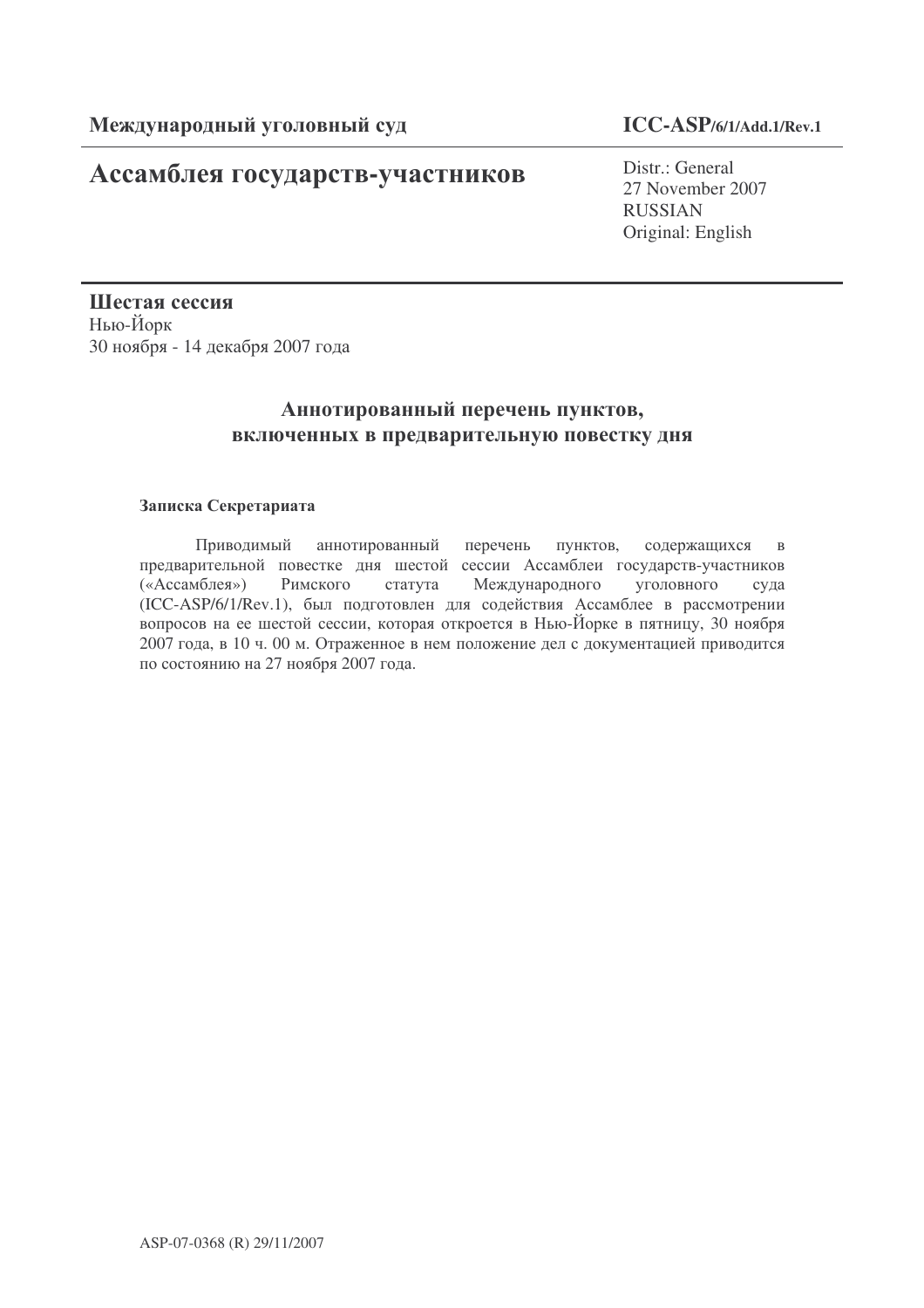# Аннотированный перечень пунктов, включенных в предварительную повестку дня

#### $1.$ Открытие сессии Председателем

В соответствии с пунктом 6 статьи 112 Римского статута очередные сессии Ассамблеи государств-участников («Ассамблея») проводятся один раз в год. В соответствии с правилом 5 Правил процедуры Ассамблеи государств-участников («Правила процедуры»)<sup>1</sup> Ассамблея на 4-м заседании своей четвертой сессии 3 декабря 2005 года постановила, что она проведет свою шестую сессию в Нью-Йорке продолжительностью не менее 11 дней, из которых не менее трех дней будет выделено исключительно для заседаний Специальной рабочей группы по преступлению агрессии. На совещаниях, состоявшихся 23 октября 2006 года и 6 июля 2007 года, Бюро постановило созвать шестую сессию 30 ноября - 14 лекабря 2007 года, а возобновленную шестую сессию - 2 - 6 июня 2008 года.

На 5-м заседании своей третьей сессии 9 сентября 2004 года Ассамблея избрала г-на Бруно Стагно Угарте (Коста-Рика) Председателем Ассамблеи на период с четвертой по шестую сессии<sup>2</sup>. В правиле 30 Правил процедуры предусматривается, что Председатель открывает каждое пленарное заседание сессии.

#### $2.$ Минута молчания, посвященная молитве или размышлению

В соответствии с правилом 43 Правил процедуры непосредственно после открытия первого пленарного заседания и непосредственно перед закрытием заключительного пленарного заседания Председатель предлагает представителям соблюсти минуту молчания, посвященную молитве или размышлению.

#### $3<sub>1</sub>$ Утверждение повестки дня

К очередным сессиям применимы правила 10-13 и 18-22 Правил процедуры, касающиеся повестки дня.

В соответствии с правилами 10 и 11 Правил процедуры документы с предварительной повесткой дня шестой сессии (ICC-ASP/6/1 и ICC-ASP/6/1/Rev.1) были выпущены соответственно 20 апреля и 8 октября 2007 года. Согласно правилу 19 Правил процедуры повестка дня должна представляться Ассамблее для утверждения.

## Документашия

Предварительная повестка дня (ICC-ASP/6/1/Rev.1)

<sup>&</sup>lt;sup>1</sup> Официальные отчеты Ассамблеи государств-участников Римского статута Международного уголовного суда, первая сессия, Нью-Йорк, 3-10 сентября 2002 года (издание Организации .<br>Объединенных Наций, в продаже под № R.03.V.2 и исправление), часть II.C.

 $^{2}$  Официальные отчеты Ассамблеи государств-участников Римского статута Международного уголовного суда, третья сессия, Гаага, 6-10 сентября 2004 года (издание Международного уголовного суда, ICC-ASP/3/25), часть I.B, пункт 45. В соответствии с правилом 29 Правил процедуры Председатель избирается на трехлетний срок.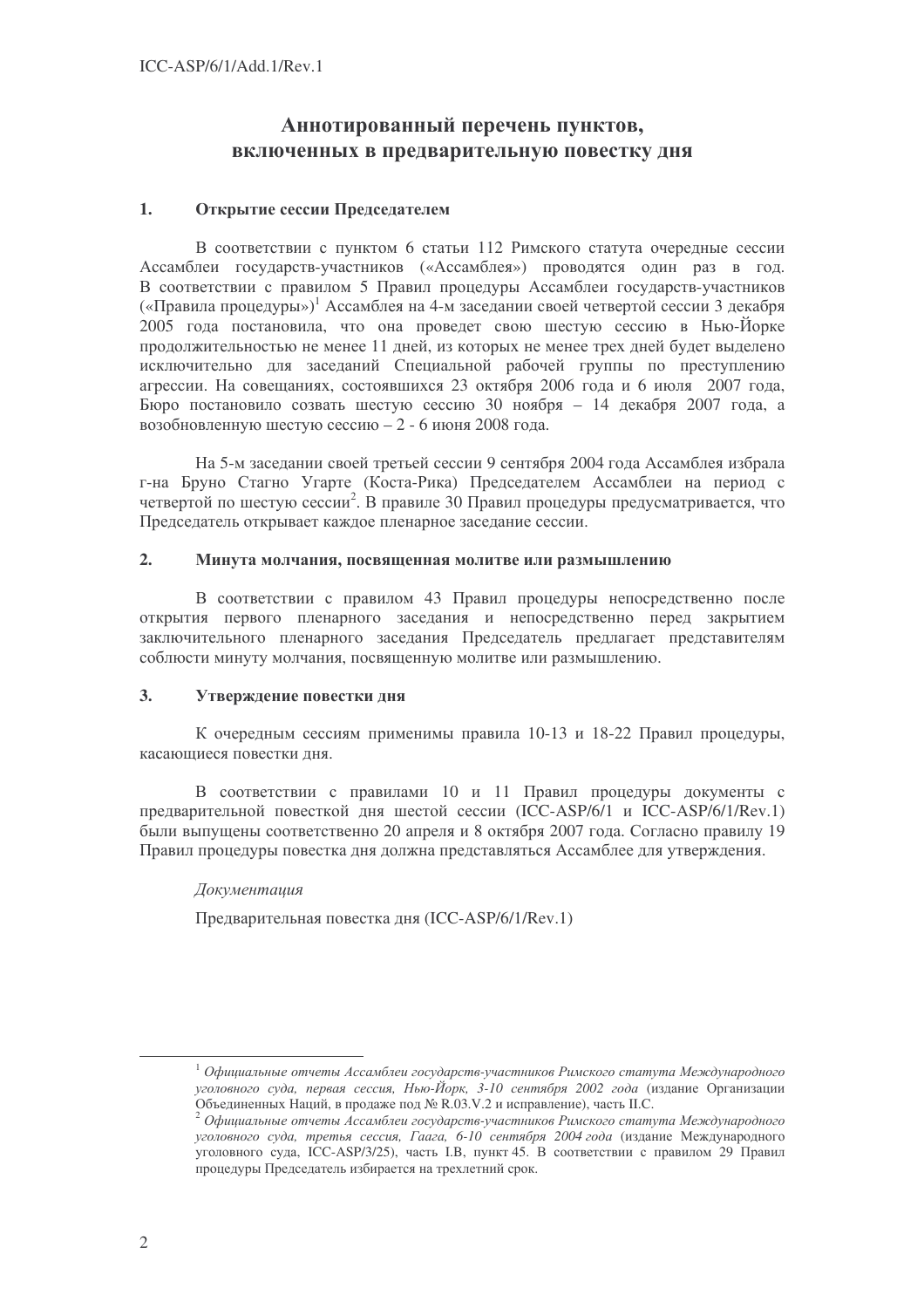#### $\overline{4}$ . Государства, имеющие задолженность

В соответствии с пунктом 8 статьи 112 Римского статута «государствоучастник, имеющее задолженность по выплате взносов для покрытия расходов Суда, не имеет права голоса в Ассамблее и в Бюро, если сумма его задолженности равняется или превышает сумму причитающихся с него взносов за предыдущие два полных года».

На своей четвертой сессии Ассамблея приняла к сведению доклад Бюро о задолженности государств-участников<sup>3</sup> и содержащиеся в нем рекомендации и предложила Бюро доложить пятой сессии Ассамблеи государств-участников о положении дел с задолженностью по взносам, в том числе, по мере необходимости, о предложениях относительно мер содействия своевременной, полной и безусловной выплате начисленных взносов и авансов на покрытие расходов Суда. Кроме того, Ассамблея постановила, что просьбы о предоставлении исключения в соответствии с пунктом 8 статьи 112 Римского статута представляются государствами-участниками Секретариату Ассамблеи по крайней мере за месяц до начала сессии Бюджетнофинансового комитета («Комитет»), с тем чтобы облегчить рассмотрение таких просьб Комитетом, и что Комитет должен консультироваться с Ассамблеей государствучастников, прежде чем Ассамблея принимает решение по каким-либо просьбам в отношении прелоставления исключения в соответствии с пунктом 8 статьи 112 Римского статута<sup>4</sup>.

На своей пятой сессии Ассамблея вновь обратилась с призывом к государствамучастникам, имеющим задолженность перед Судом, как можно скорее покрыть ее. В этой связи Ассамблея приняла рекомендации, в которых устанавливается конкретная процедура обращения с просьбами об изъятии из-под действия правила, касающегося лишения права голоса<sup>5</sup>, и постановила, что Бюро следует на регулярной основе проводить обзор положения дел с выплатами, произведенными в течение всего финансового года Суда, и, по мере необходимости, рассматривать дополнительные меры по стимулированию выплаты взносов государствами-участниками<sup>6</sup>.

## Документашия

Доклад Бюджетно-финансового комитета о работе его девятой сессии (ICC-ASP/6/12 и Corr.1 (только на английском языке) и Add.1)

Доклад Бюро о задолженности государств-участников (ICC-ASP/6/19)

 $^3$  ICC-ASP/4/14.

чести ......<br>• Официальные отчеты Ассамблеи государств-участников Римского статута Международного уголовного суда, четвертая сессия, Гаага, 28 ноября - 3 декабря 2005 года (издание Международного уголовного суда, ICC-ASP/4/32), часть III, резолюция ICC-ASP/4/Res.4, пункты  $40.43$  и 44.

уголовного суда, пятая сессия, Гаага, 23 ноября - 1 декабря 2006 года (издание Международного усоловного суда, ICC-ASP/5/32), часть III, резолюция ICC-ASP/5/Res.3, приложение III.<br><sup>6</sup> Там же, часть III, резолюция ICC-ASP/5/Res.3, пункт 42.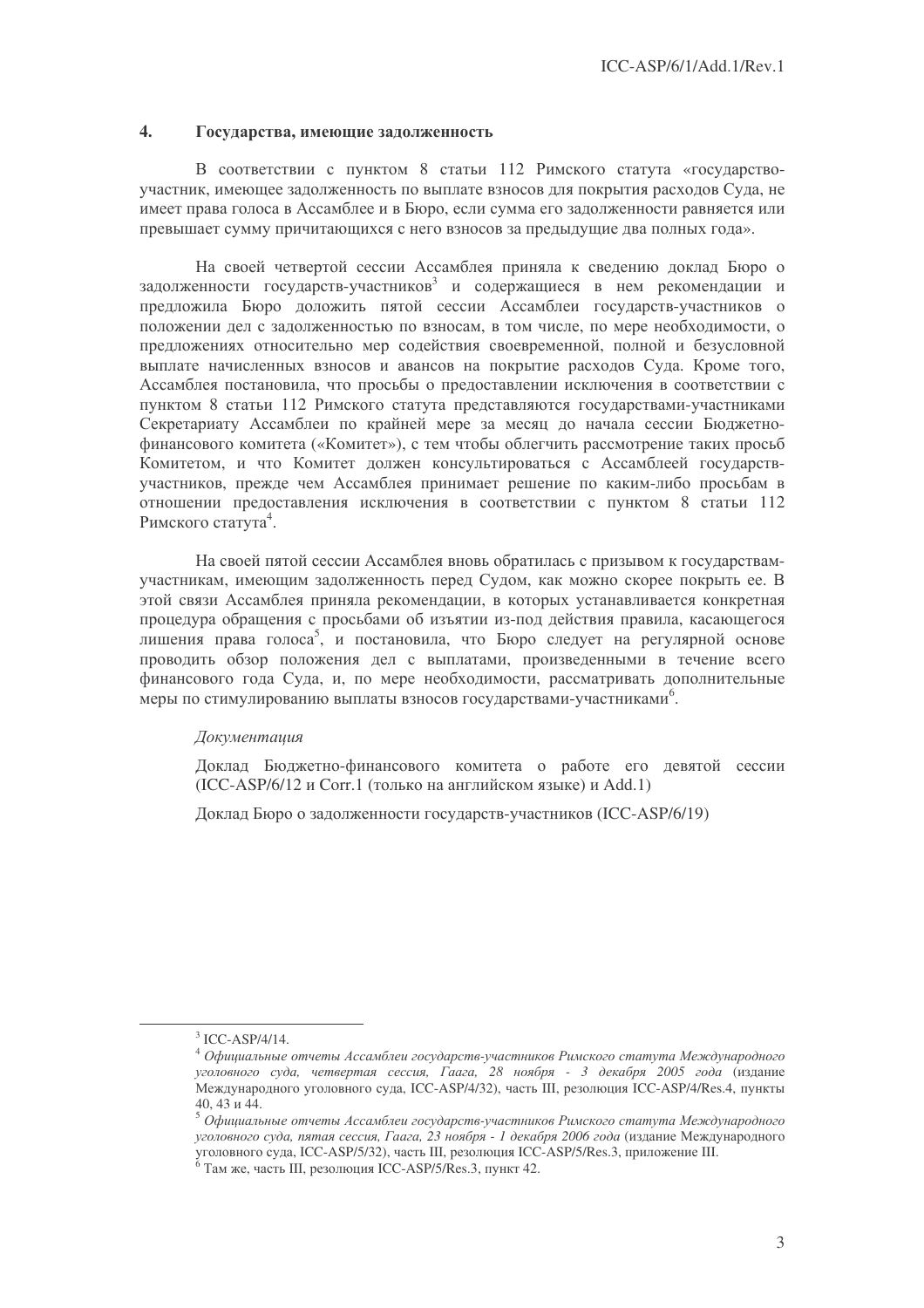#### 5. Полномочия представителей государств на шестой сессии

#### $a)$ Назначение Комитета по проверке полномочий

#### $\mathbf{h}$ Локлад Комитета по проверке полномочий

Вопросы представительства и полномочий регулируются правилами 23-28 Правил процедуры. В соответствии с правилом 24 полномочия представителей государств-участников и имена их заместителей и советников представляются в Секретариат по мере возможности не позднее чем в течение 24 часов после открытия сессии. Полномочия предоставляются главой государства или правительства либо министром иностранных дел или любым лицом, уполномоченным одним из них.

В соответствии с правилом 25 Комитет по проверке полномочий, состоящий из представителей девяти государств-участников, которые назначаются Ассамблеей в начале каждой сессии по предложению Председателя, проверяет полномочия представителей государств-участников и без задержек представляет доклад Ассамблее.

#### 6. Организация работы

Ассамблея рассмотрит и примет программу работы в начале сессии на основе предложения Бюро.

#### $7.$ Общие прения

Документация отсутствует

#### 8. Выборы Председателя седьмой-девятой сессий Ассамблеи

В соответствии с правилом 29 Правил процедуры Ассамблеи государствучастников, если Ассамблея не примет иного решения, то она избирает Председателя на последней очередной сессии до истечения срока полномочий Председателя. Избранный таким образом Председатель приступает к исполнению своих обязанностей только в начале той сессии, для которой он был избран, и занимает эту должность до конца срока своих полномочий.

Документация отсутствует

#### $9<sub>1</sub>$ Выборы членов Бюджетно-финансового комитета

В своей резолюции ICC-ASP/1/Res.4 Ассамблея постановила учредить Бюджетно-финансовый комитет. Комитет состоит из 12 членов, имеющих различное гражданство, которые должны быть экспертами из государств-участников с признанным на международном уровне авторитетом и опытом в финансовых вопросах. Они избираются Ассамблеей на трехлетний срок полномочий на основе справедливого географического распределения.

Срок полномочий шести членов Комитета истекает 20 апреля 2008 года.

## **Локументаиия**

Записка Секретариата о выборах членов Бюджетно-финансового комитета  $(ICC-ASP/6/9 \text{ u} Add.1 \text{ u} Add.2)$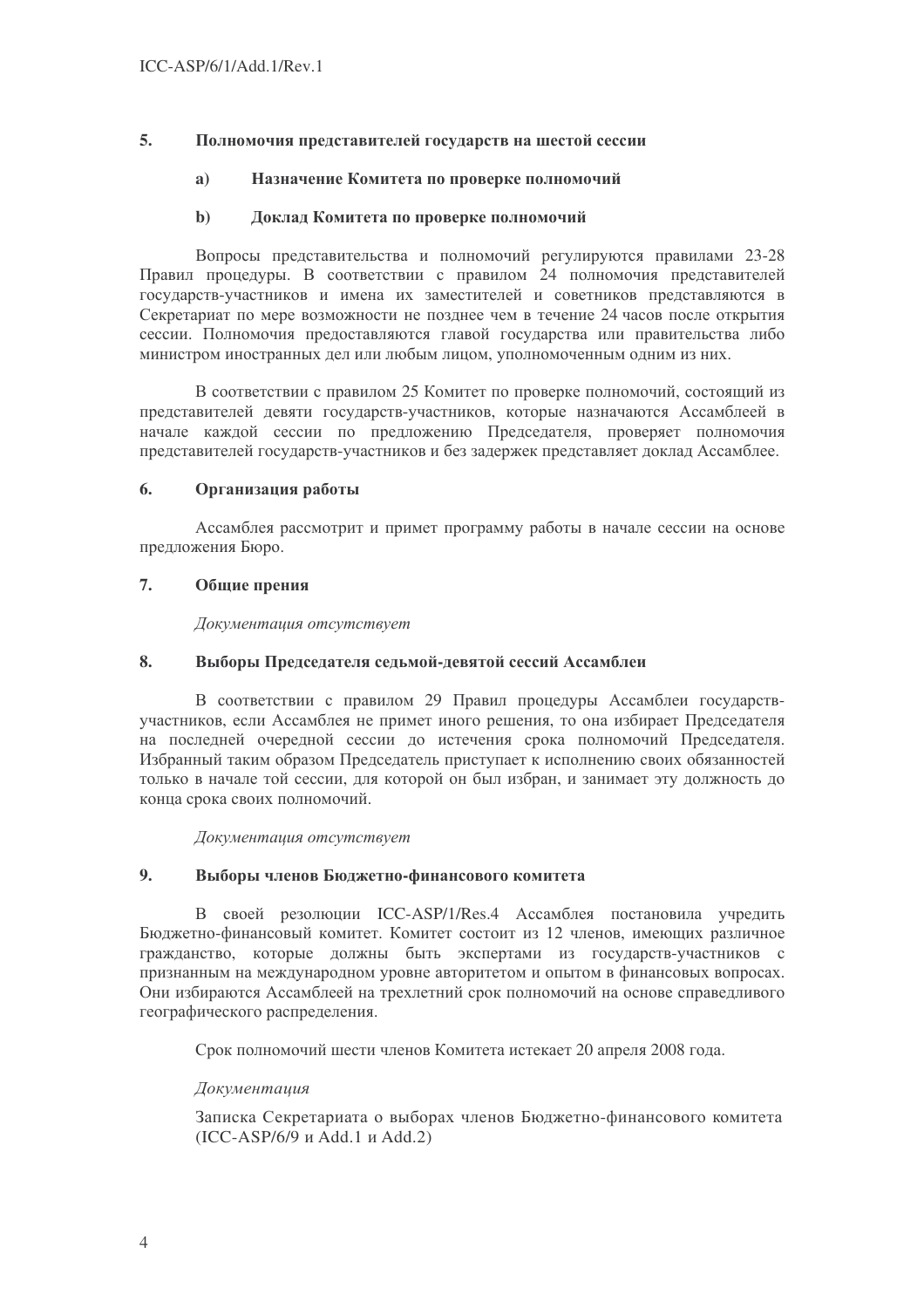### 10. Выборы для заполнения вакантных судейских должностей

В соответствии с пунктом 1 статьи 37 Римского статута при открытии вакансии выборы для ее заполнения проводятся в соответствии со статьей 36. Кроме того, в резолюции ICC-ASP/3/Res.6 с поправками, внесенными в нее резолюцией ICC-ASP/5/Res.5, содержатся другие соответствующие положения.

Ассамблея государств-участников и Бюро Ассамблеи постановили соответственно 1 февраля, 27 марта и 15 мая 2007 года объявить о начале периода выдвижения кандидатов для проведения выборов с целью замещения трех судейских вакансий. Появление этих вакансий объясняется уходом в отставку судьи Морин Хардинг Кларк (Ирландия) 10 декабря 2006 года, судьи Карла Т. Хадсона-Филлипса (Тринидад и Тобаго) 30 сентября 2007 года и судьи Клода Йорда (Франция) 12 августа 2007 гола.

### Документация

Записка Секретариата о выборах судей для заполнения трех судебных вакансий в Международном уголовном суде (ICC-ASP/6/15 и Add.1 и Согг.1 (только на английском языке))

Записка Секретариата о выборах судей для заполнения трех судейских вакансий в Международном уголовном суде: руководство по выборам (ICC-ASP/6/24)

Официальные отчеты Ассамблеи государств-участников Римского статута Международного уголовного суда, третья сессия, Гаага, 6-10 сентября 2004 года (издание Международного уголовного суда, ICC-ASP/3/25), часть III, резолюция ICC-ASP/3/Res.6

Официальные отчеты Ассамблеи государств-участников Римского статута Международного уголовного суда, возобновленная пятая сессия, Нью-Йорк, 29 января - 1 февраля 2007 года, (издание Международного уголовного суда, ICC-ASP/5/35), часть II, резолюция ICC-ASP/5/Res.5

# 11. Доклад о деятельности Бюро

В соответствии с пунктом 2(с) статьи 112 Римского статута Ассамблея рассматривает доклады и деятельность Бюро и принимает в связи с ними соответствующие меры.

Документация

Доклад Бюро о Конференции по обзору (ICC-ASP/6/17)

Доклад Бюро о сотрудничестве (ICC-ASP/6/21)

Доклад Бюро о географическом представительстве и гендерной сбалансированности в сфере найма персонала Международного уголовного суда (ICC-ASP/6/22 и Add.1 и Corr.1 (только на английском языке))

Доклад Бюро о Плане действий по обеспечению универсального характера и полного осуществления Римского статута Международного уголовного суда (ICC-ASP/6/23)

Локлал Бюро о Стратегическом плане Международного уголовного суда (ICC-ASP/6/26)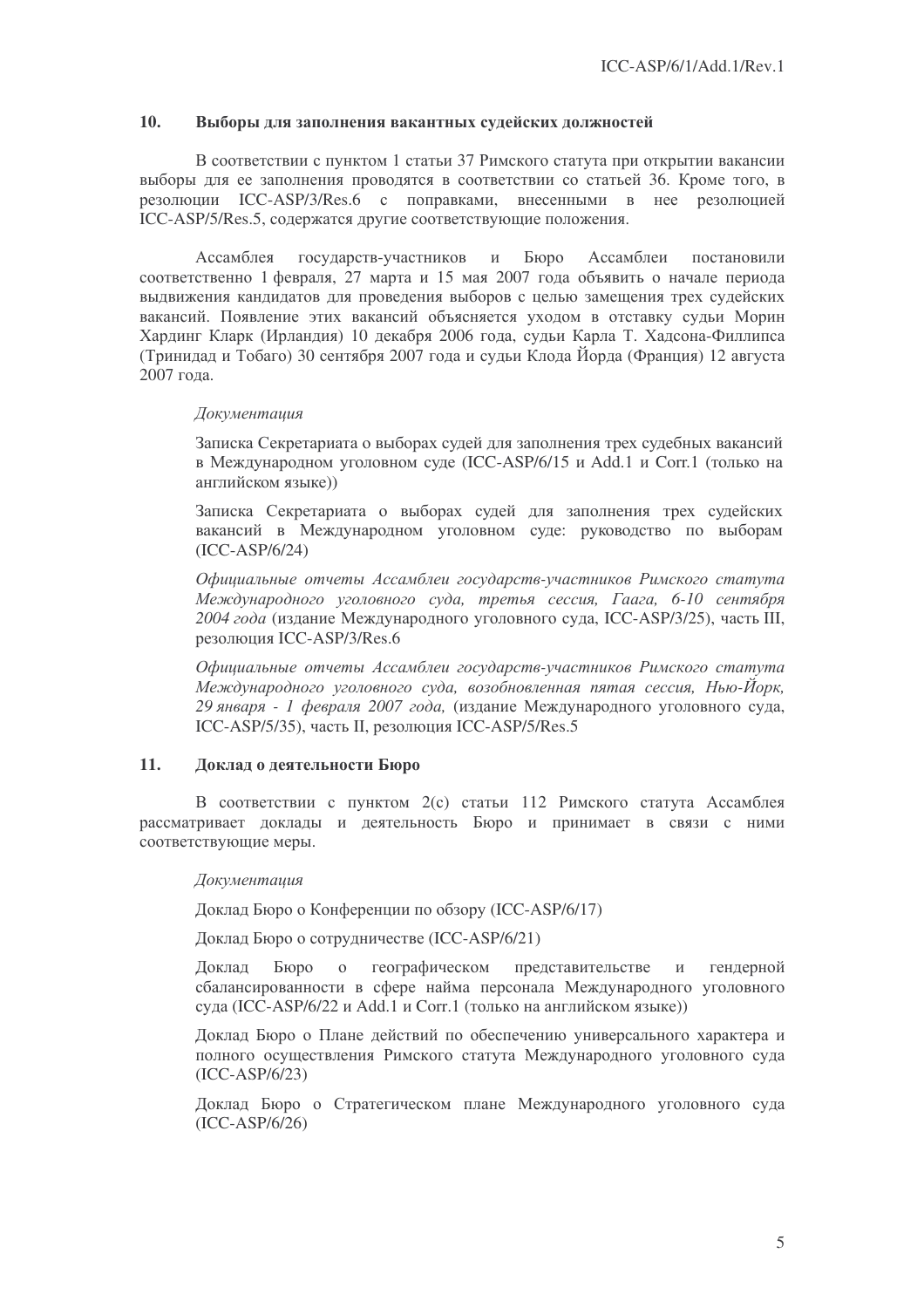#### 12. Доклад о деятельности Суда

В соответствии с пунктом 2(b) статьи 112 Римского статута Ассамблея представляет Президиуму. Прокурору и Секретарю административный обзор по вопросам управления делами Суда. В соответствии с пунктом 5 статьи 112 Римского статута Председатель Суда, Прокурор и Секретарь или их представители могут участвовать в заседаниях Ассамблеи. Как предусматривается в правиле 34 Правил процедуры, они могут выступать с устными или письменными заявлениями и представлять информацию по любому рассматриваемому вопросу. Соответственно, Председатель Суда представит доклад о деятельности Суда за период, прошедший после проведения предыдущей сессии Ассамблеи.

## Документашия

Доклад о деятельности Суда (ICC-ASP/6/18)

#### $13.$ Рассмотрение и принятие бюджета на шестой финансовый год

В соответствии с пунктом 2(d) статьи 112 Римского статута Ассамблея рассматривает и принимает бюджет Суда.

В положении 3 Финансовых положений и правил Суда предусматривается, что предлагаемый бюджет по программам на каждый финансовый период составляется Секретарем и представляется государствам-участникам, а также Бюджетнофинансовому комитету **RILL** рассмотрения. Бюджетно-финансовый комитет представляет Ассамблее соответствующие рекомендации.

На своей третьей сессии Ассамблея одобрила рекомендацию Бюджетнофинансового комитета о том, чтобы Суд включал в будущие доклады о работе данные о финансовой деятельности и информацию о достигнутых, а не конечных результатах. Такая информация должна ежегодно представляться Ассамблее через Комитет либо в проекте бюджета по программам, либо в отдельном докладе о работе<sup>7</sup>.

## Документация

Доклад Бюджетно-финансового комитета о работе его восьмой сессии  $(ICC-ASP/6/2)$ 

Доклад об осуществлении программ Международного уголовного суда за 2006 год (ICC-ASP/6/3)

Доклад функционировании правовой  $\mathbf{O}$ системы помоши Суда и предложения по ее изменению (ICC-ASP/6/4)

Предлагаемый бюджет по программам Международного уголовного суда на 2008 год (ICC-ASP/6/8 и Corr.1\* и Corr.2)

Доклад об исполнении бюджета Международного уголовного суда по состоянию на 31 июля 2007 года (ICC-ASP/6/10)

Доклад Ассамблее государств-участников о мероприятиях и проектах Совета управляющих Целевого фонда для потерпевших за период с 1 июля 2006 года по 30 июня 2007 года (ICC-ASP/6/11 и Corr.1 (только на французском языке) и  $Corr.2$ 

 $\frac{7}{7}$ Официальные отчеты Ассамблеи государств-участников Римского статута Международного уголовного суда, третья сессия, Гаага, 6-10 сентября 2004 года (излание Международного уголовного суда, ICC-ASP/3/25), часть II.A.8(b), пункт 50 и часть II.A.1, пункт 4.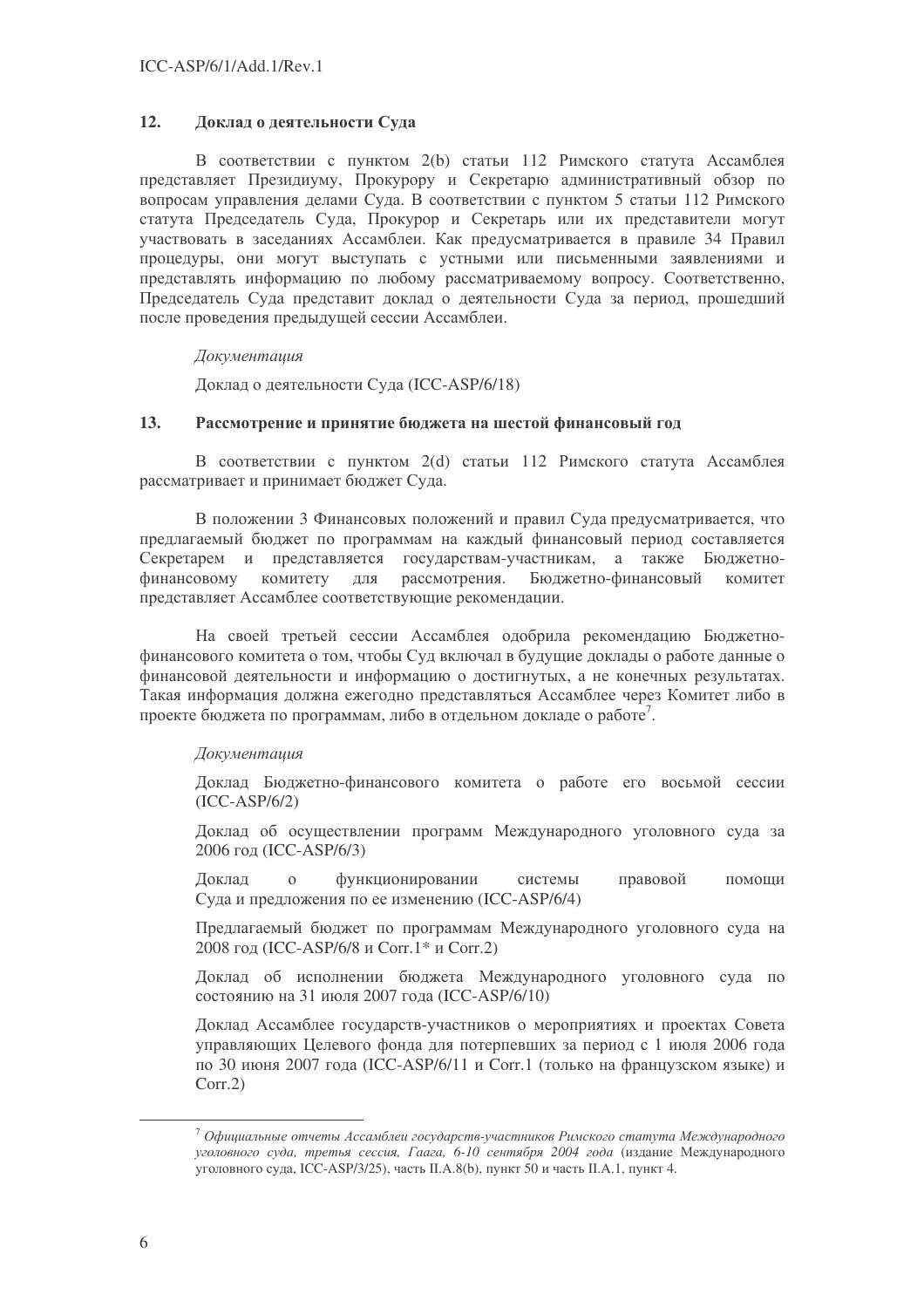Доклад Бюджетно-финансового комитета о работе его девятой сессии (ICC-ASP/6/12 и Согг.1 (только на английском языке) и Add.1)

Локлад о расходах на содержание под стражей (ICC-ASP/6/13)

Доклад о принципах и критериях для определения статуса бедности для целей правовой помощи (согласно пункту 116 доклада Бюджетно-финансового комитета от 13 августа 2004 года) (ICC-ASP/6/INF.1)

### 14. Рассмотрение докладов об аудите

### а) Внешний аудитор

В положении 12 Финансовых положений и правил предусматривается, что Ассамблея назначает Аудитора для проведения аудитов в соответствии с общепринятыми обычными нормами ревизии с учетом любых специальных указаний Ассамблеи и в соответствии с дополнительными полномочиями, изложенными в приложении к Финансовым положениям и правилам. На 11-м заседании своей первой сессии 22 апреля 2003 года Ассамблея была проинформирована о том, что Бюро, действуя в соответствии с делегированными Ассамблеей полномочиями<sup>8</sup>, назначило Аудитором Суда на четырехлетний срок Национальное финансово-ревизионное управление Соединенного Королевства Великобритании и Северной Ирландии<sup>9</sup>.

На своей пятой сессии Ассамблея вновь назначила Внешним аудитором на второй четырехлетний период (2007 - 2010 годы) Национальное финансоворевизионное управление Соединенного Королевства Великобритании и Северной Ирландии<sup>10</sup>.

В соответствии с положением 12.7 Аудитор составляет доклад об аудите финансовых ведомостей и соответствующих таблиц, касающихся отчетности за финансовый период. В соответствии с положениями 12.8 и 12.9 доклады об аудите до их представления Ассамблее изучаются Секретарем Суда и Бюджетно-финансовым комитетом. Ассамблея рассматривает и утверждает финансовые ведомости и доклады об аудите, представленные ей Бюджетно-финансовым комитетом.

### Документация

Финансовые ведомости за период с 1 января по 31 декабря 2006 года (ICC-ASP/6/5)

Финансовые ведомости Целевого фонда для потерпевших за период с 1 января по 31 декабря 2006 года (ICC-ASP/6/6)

Доклад Бюджетно-финансового комитета о работе его девятой сессии (ICC-ASP/6/12 и Согг.1 (только на английском языке) и Add.1)

Доклад о мониторинге выполнения Судом рекомендаций, сформулированных по итогам внешнего аудита (ICC-ASP/6/14)

<sup>&</sup>lt;sup>8</sup> Официальные отчеты Ассамблеи государств-участников Римского статута Международного уголовного суда, первая сессия, Нью-Йорк, 3-10 сентября 2002 года (издание Организации Объединенных Наций, в продаже под № R.03.V.2 и исправление), часть I, пункт 29.

<sup>&</sup>lt;sup>9</sup> Официальные отчеты Ассамблеи государств-участников Римского статута Международного уголовного суда, первая сессия (первая и вторая возобновленные сессии), Нью-Йорк, 3-7 февраля и 21-23 апреля 2003 года (издание Организации Объединенных Наций, ICC-ASP/1/3/Add.1), часть I, пункт 40.

 $^{10}$  Официальные о отчеты Ассамблеи государств-участников в Римского  $c$ mamyma Международного уголовного суда, пятая сессия, Гаага, 23 ноября - 1 декабря 2006 года (издание Международного уголовного суда, ICC-ASP/5/32), часть II, пункт 43.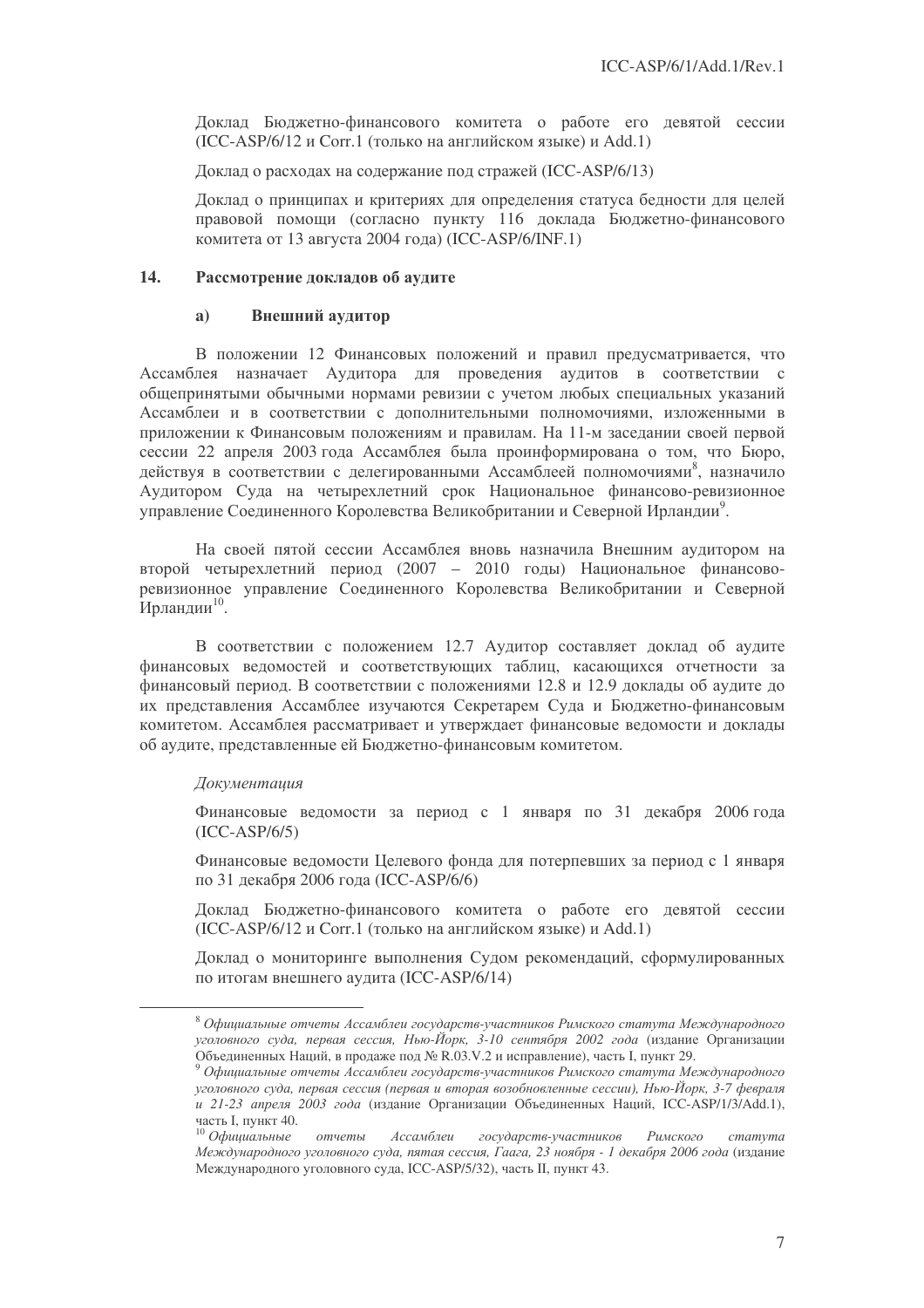#### Доклад Управления внутренней ревизии  $\mathbf{b}$

На своей второй сессии Ассамблея одобрила рекомендацию Бюджетнофинансового комитета о том, чтобы внутренний ревизор имел возможность независимо принимать решения в отношении своей годовой программы работы, в том числе по любым вопросам, поставленным Комитетом, и представлял Ассамблее через Комитет ежегодный доклад о деятельности Управления<sup>11</sup>.

## Документашия

Доклад Бюджетно-финансового комитета о работе его восьмой сессии  $(ICC-ASP/6/2)$ 

Локлад Управления внутренней ревизии (ICC-ASP/6/7)

Доклад Бюджетно-финансового комитета о работе его девятой сессии (ICC-ASP/6/12 и Согг.1 (только на английском языке) и Add.1)

#### $15.$ Доклад Совета управляющих Целевого фонда для потерпевших

В своей резолюции ICC-ASP/1/Res.6 Ассамблея учредила Целевой фонд в интересах потерпевших от преступлений, подпадающих под юрисдикцию Суда, и семей таких потерпевших, а также Совет управляющих Целевого фонда в интересах потерпевших.

На 5-м заседании своей второй сессии, состоявшемся 12 сентября 2003 года, Ассамблея избрала пять членов Совета управляющих, срок полномочий которых начался с той же даты. В соответствии с пунктом 11 резолюции, которой был учрежден Целевой фонд, Совет должен представлять Ассамблее ежегодный доклад о мероприятиях и проектах Фонда.

# Документация

Доклад Ассамблее государств-участников о мероприятиях и проектах Совета управляющих Целевого фонда для потерпевших за период с 1 июля 2006 года по 30 июня 2007 года (ICC-ASP/6/11 и Corr.1 (только на французском языке) и  $Corr.2$ 

Доклад Бюджетно-финансового комитета о работе его девятой сессии (ICC-ASP/6/12 и Согг.1 (только на английском языке) и Add.1)

#### $16.$ Доклад Специальной рабочей группы по преступлению агрессии

В своей резолюции ICC-ASP/1/Res.1 Ассамблея постановила учредить Специальную рабочую группу по преступлению агрессии, открытую на равноправной основе для всех государств-членов Организации Объединенных Наций или членов специализированных учреждений и Международного агентства по атомной энергии, с выработки предложений относительно положения об агрессии для целью представления на рассмотрение Ассамблее в ходе Конференции по обзору с целью принятия приемлемого положения о преступлении агрессии для включения его в Статут согласно соответствующим положениям Статута. Ассамблея постановила далее,

 $11$  Официальные отчеты Ассамблеи государств-участников Римского  $c$ mamyma Международного уголовного суда, вторая сессия, Нью-Йорк, 8-12 сентября 2003 года (издание Организации Объединенных Наций, в продаже под № R.03.V.13), часть II.A.1, пункт 1 и часть II.А.6, пункт 29.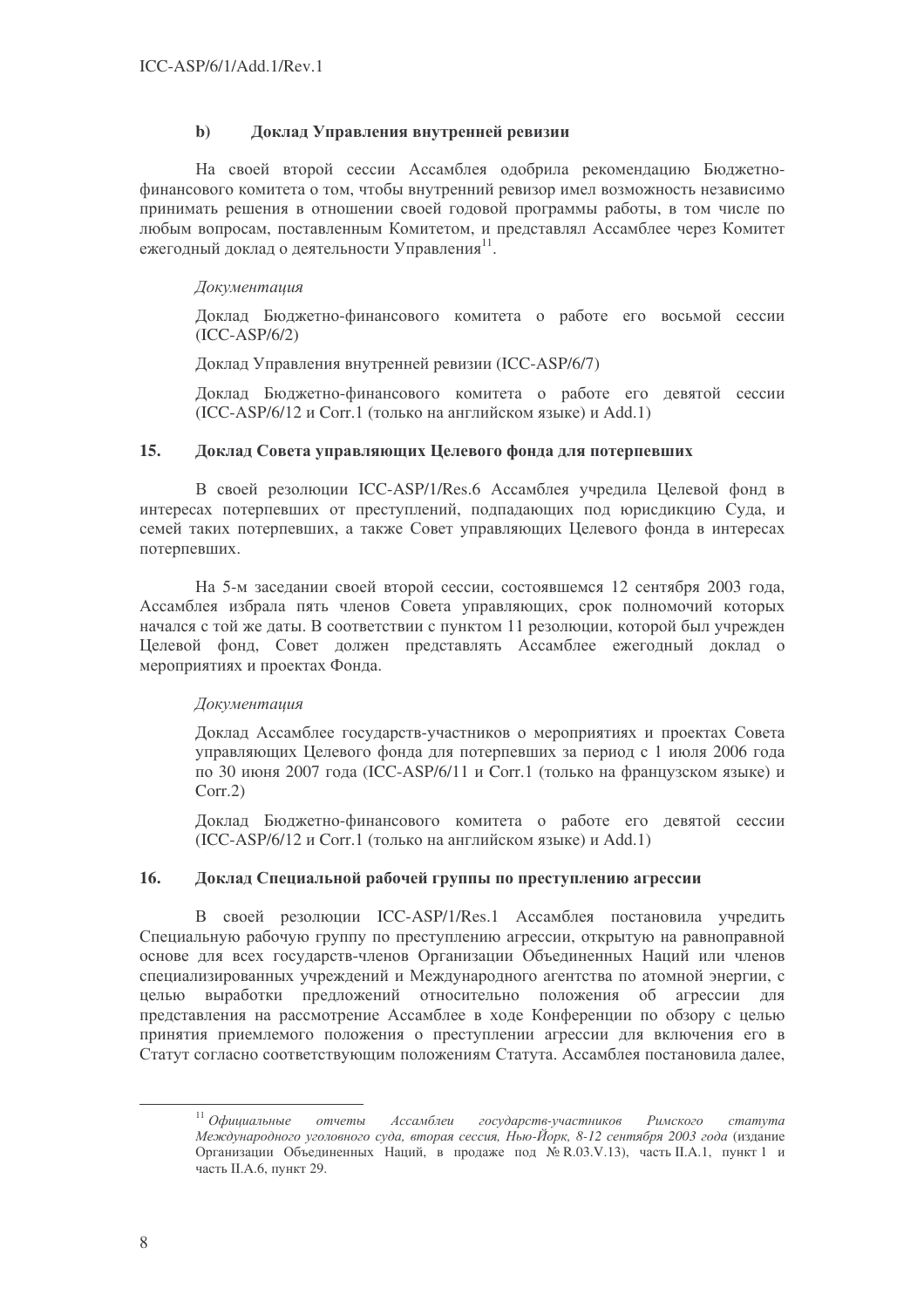что Специальная рабочая группа будет собираться в ходе очередных сессий Ассамблеи или в любое другое время, которое Ассамблея сочтет целесообразным и возможным.

На 8-м заселании своей возобновленной первой сессии, состоявшемся 7 февраля 2003 года, Ассамблея, помимо прочего, постановила на основе предложения Бюро, что Специальная рабочая группа будет собираться в ходе ежегодных сессий Ассамблеи, начиная с ее второй сессии в 2003 году. Она также постановила, что для проведения заседаний Специальной рабочей группы должно выделяться два-три заседания Ассамблеи и что, по мере необходимости, такая схема должна использоваться ежегодно.

На своей четвертой сессии в 2005 году Ассамблея, в частности, постановила, что Специальной рабочей группе будет выделено в 2006-2008 годах десять отдельных дней для проведения заседаний в Нью-Йорке в ходе возобновленных сессий и что, по мере необходимости, она будет проводить межсессионные совещания<sup>12</sup>.

На своей пятой сессии в 2006 году Ассамблея также постановила провести возобновленную четырехдневную сессию для заседаний Специальной рабочей группы по преступлению агрессии в первой половине 2008 года в Нью-Йорке<sup>13</sup>. Со своей стороны Бюро на заселании 6 июля 2007 года приняло решение по конкретным срокам и постановило созвать возобновленную шестую сессию 2-6 июня 2008 года в Пентральных учреждениях Организации Объединенных Наций в Нью-Йорке.

Неофициальное межсессионное совещание Рабочей группы прошло в Принстоне, Нью-Джерси, Соединенные Штаты Америки, с 11 по 14 июня 2007 года.

### Документация

Записка Секретариата (ICC-ASP/6/SWGCA/INF.1)

Туринская Конференция по международному уголовному правосудию  $(ICC-ASP/6/INF.2 \text{ и Add.1})$ 

#### $17<sub>1</sub>$ Помешения Суда

### Постоянные помешения

На своей пятой сессии Ассамблея приняла резолюцию ICC-ASP/5/Res.1, в которой она, в частности, сослалась на свою резолюцию ICC-ASP/4/Res.2, в которой подчеркивается, что Суд является постоянным судебным учреждением и как таковой нуждается в функциональных постоянных помещениях, и просила Суд без ущерба для прерогативы Ассамблеи в отношении принятия окончательного решения по этому вопросу сосредоточить свое внимание исключительно на строительстве специальных помещений на территории Александерказерне, с тем чтобы Ассамблея могла принять обоснованное решение на своей следующей сессии. В этой связи Ассамблея просила

 $12$  Официальные Ассамблеи государств-участников отчеты Римского  $c$ mamvma Международного уголовного суда, четвертая сессия, Гаага, 28 ноября - 3 декабря 2005 года уголовного суда, ICC-ASP/4/32), (излание Международного часть III, резолюция ICC-ASP/4/Res.4, пункт 37.

 $13$  Официальные Ассамблеи государств-участников отчеты Римского cmamyma Международного уголовного суда, пятая сессия, Гаага, 23 ноября - 1 декабря 2006 года (издание Международного уголовного суда, ICC-ASP/5/32), часть III, резолюция ICC-ASP/5/Res.3, пункт 38.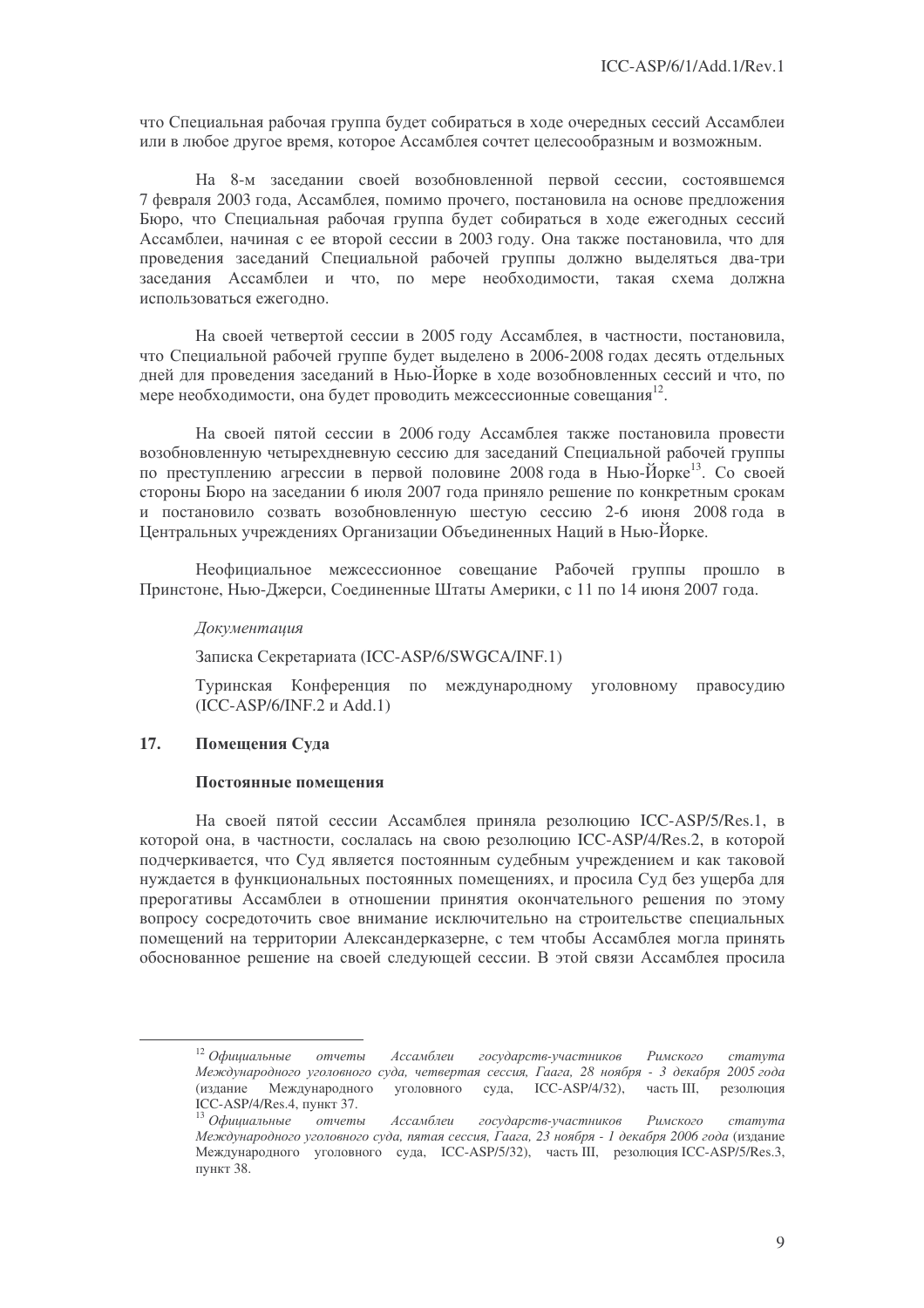Бюро, государство пребывания и Суд принять дополнительные меры и представить дальнейшую информацию<sup>14</sup>.

Документашия

Доклад Бюджетно-финансового комитета о работе его восьмой сессии  $(ICC-ASP/6/2)$ 

Доклад Бюджетно-финансового комитета о работе его девятой сессии (ICC-ASP/6/12 и Corr.1 (только на английском языке) и Add.1)

Доклад Бюро о постоянных помещениях Суда (ICC-ASP/6/25)

#### 18. Рекомендации относительно выборов Секретаря Суда

Согласно положениям пункта  $\overline{2}$ статьи 43 Римского статута Международного уголовного суда Секретариат возглавляется Секретарем, который является главным административным должностным лицом Суда. Согласно пункту 3 этой же статьи Секретарь обладает высокими моральными качествами, высокой квалификацией и в совершенстве знает хотя бы один из рабочих языков Суда и свободно говорит на нем.

правила 12 Правил процедуры и доказывания<sup>15</sup>  $\mathbf{B}$ пункте  $1$ предусматривается, что «Президиум подготавливает список кандидатов, которые отвечают критериям, указанным в пункте 3 статьи 43, и препровожлает такой список Ассамблее государств-участников с просьбой представить рекомендации».

После получения любых таких рекомендаций от Ассамблеи государствучастников судьи, действуя согласно пункту 4 статьи 43 Римского статута и в соответствии с процедурой, указанной в пунктах 2 и 3 правила 12 Правил процедуры и доказывания, избирают, в кратчайшие возможные сроки, Секретаря абсолютным большинством голосов тайным голосованием, принимая во внимание вышеупомянутые рекомендации Ассамблеи государств-участников.

## Документация

Записка Секретариата о выборах Секретаря Международного уголовного суда  $(ICC-ASP/6/16*$  *H* Add.1)

#### 19. Конференция по обзору

В соответствии со статьей 123 Римского статута по истечении семи лет после вступления в силу Статута Генеральный секретарь Организации Объединенных Наций созывает Конференцию по обзору для рассмотрения любых поправок к Статуту. Такое рассмотрение может включать в себя - но не ограничивается им. - перечень преступлений, содержащийся в статье 5. Конференция открыта для участников Ассамблеи государств-участников и на тех же условиях.

 $14$  Официальные отчеты Ассамблеи государств-участников Римского cmamvma Международного уголовного суда, пятая сессия, Гаага, 23 ноября - 1 декабря 2006 года (издание Международного уголовного суда, ICC-ASP/5/32), часть III, резолюция ICC-ASP/5/Res.1.

<sup>15</sup> Официальные отчеты Ассамблеи государств-участников Римского статута Международного уголовного суда, первая сессия, Нью-Йорк, 3-10 сентября 2002 года (излание Организации Объединенных Наций, в продаже под № R.03.V.2 и исправление). часть II.A.